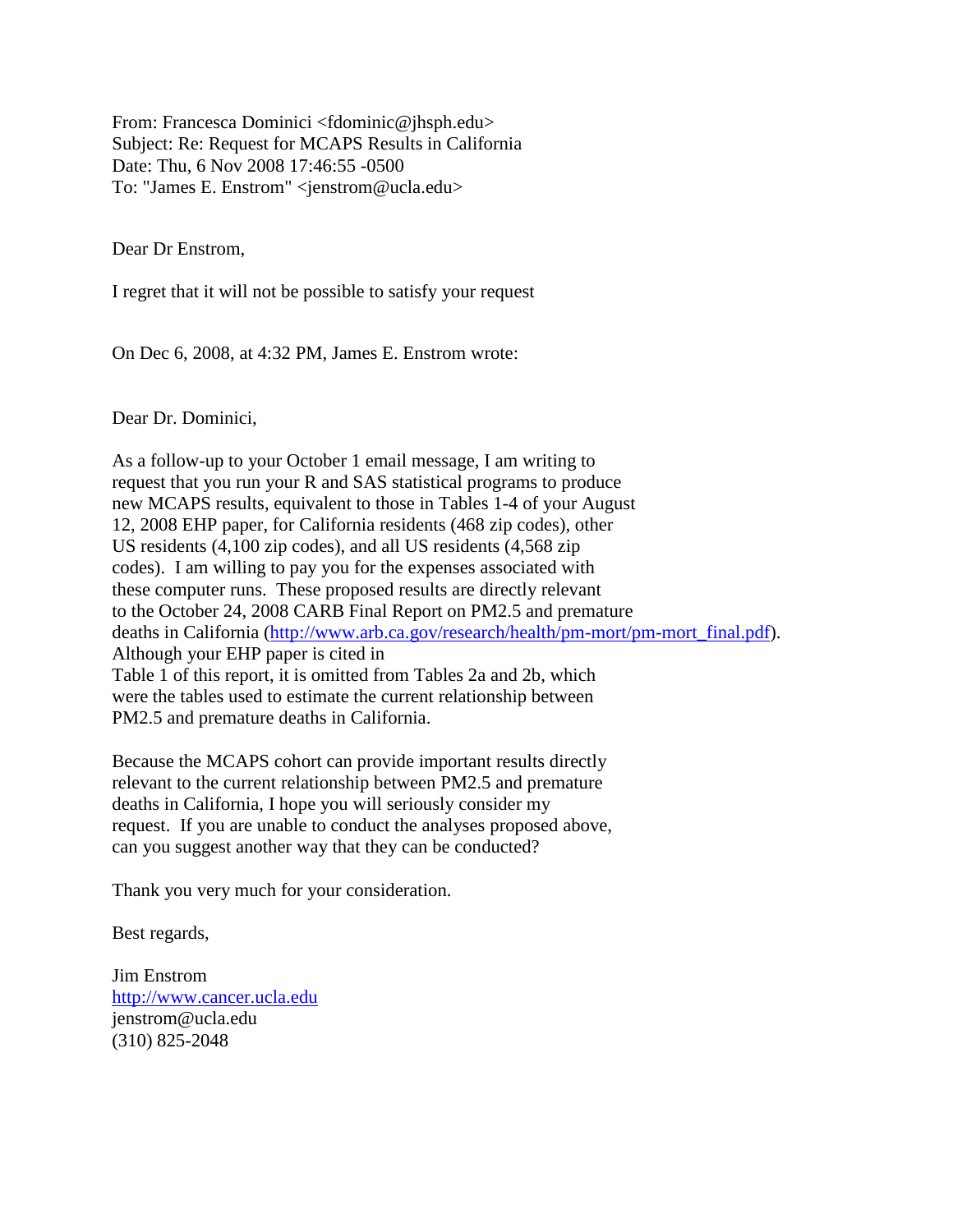At 08:54 AM 10/1/2008, you wrote: Dear Dr Enstrom, please see below

On Sep 30, 2008, at 2:54 PM, James E. Enstrom wrote:

Dear Dr. Dominici,

I greatly appreciate your response to my request regarding the results in the August 12, 2008 EHP paper. Although you do not have California-specific death rates, if possible, I would like to know the California portion of the "Western U.S." numbers in Table 1: Zip codes  $= 640$ , Counties  $= 62$ , Monitoriing sites  $= 119$ , Persons  $=$ 3.1 million, Person-years = 14.4 million. Based on my examination of Figure 1, most of the zip code locations in the "Western U.S." [California, Oregon, and Washington] appear to be in California. Any California-specific numbers that you have would be quite useful to me.

of the 640 zip codes, 468 are in California

Also, can you provide me with any additional information about your sensitivity analysis in Los Angeles County? For instance, has this analysis been posted as a JHU Biostat Working Paper?

unfortunately no - sorry

This is an important and timely request because of the ongoing evaluation of the relationship between PM2.5 and mortality in California by the California Air Resources Board staff: <http://www.arb.ca.gov/research/health/pm-mort/pm-mortdraft.pdf>.

Thank you very much for your consideration.

Best regards,

Jim Enstrom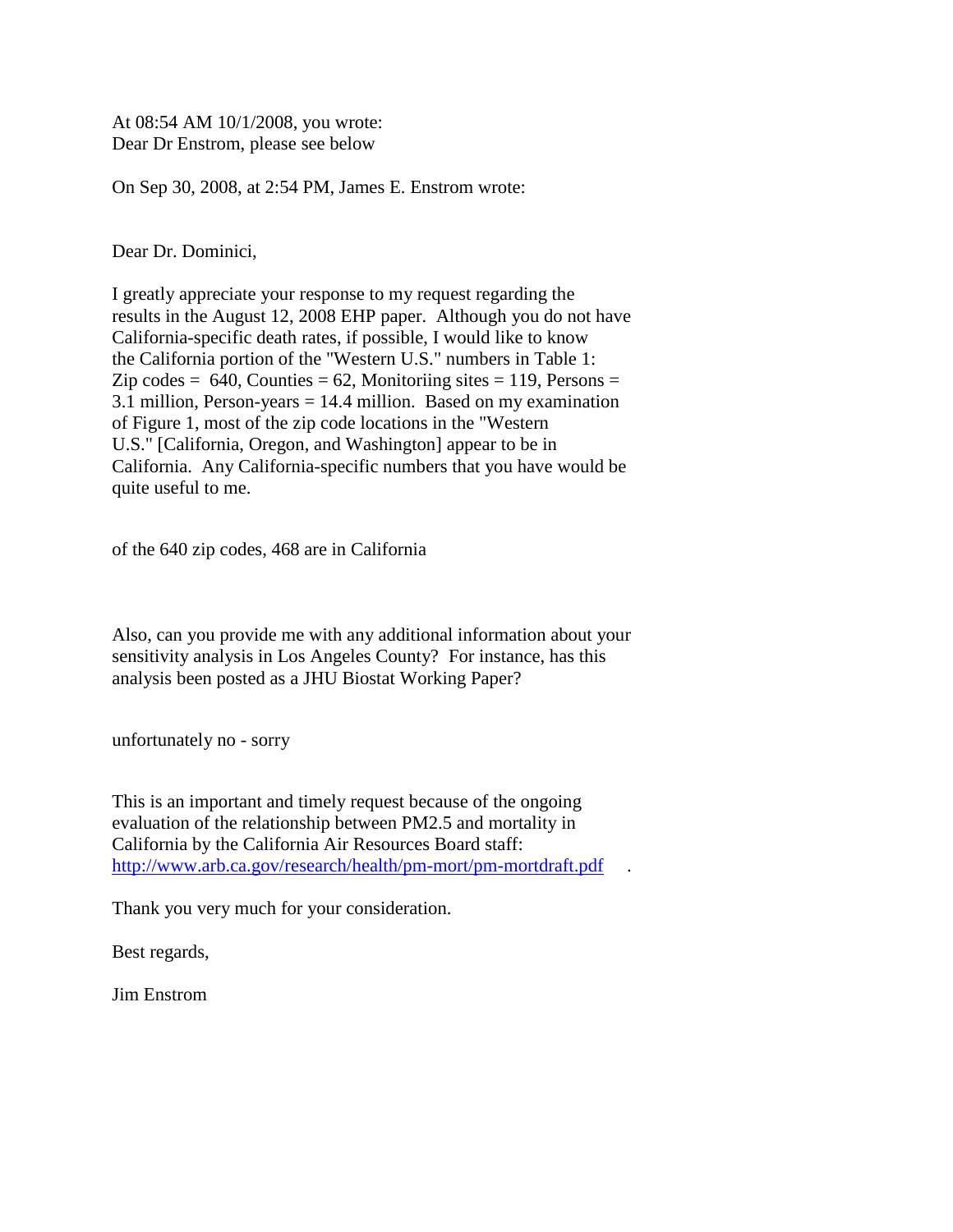To: <jenstrom@ucla.edu> CC: Jonathan Samet <jsamet@jhsph.edu>, Scott Zeger <szeger@jhsph.edu> Subject: MCAPS Cohort Results for California Subjects From: Francesca Dominici <fdominic@jhsph.edu> Date: Sat, 27 Sep 2008 12:20:17 -0400

Dear Dr Enstrom,

Dr Samet has forwarded your inquiry to me. Unfortunately we don't have results specifically for the California counties as you are requesting. As part of the EHP paper we have conducted a very extensive Sensitive analysis specifically for the zip codes in Los Angeles county. We plan to publish that analysis in the near future.

Best ragards Francesca

Francesca Dominici PhD Professor Department of Biostatistics Bloomberg School of Public Health Johns Hopkins University Baltimore, MD 21205 Phone: 410-6145107 [www.biostat.jhsph.edu/~fdominic](http://www.biostat.jhsph.edu/~fdominic)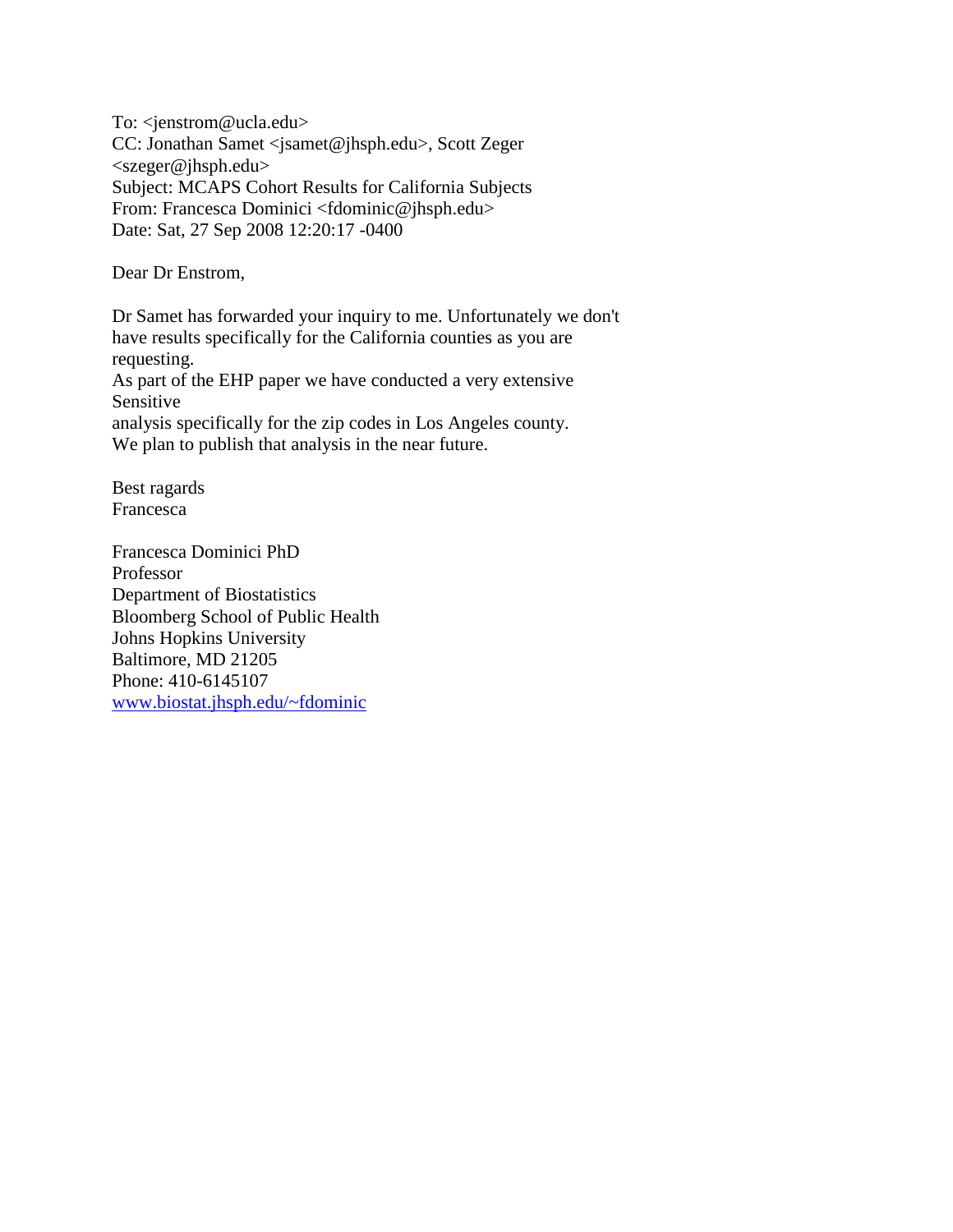Date: Mon, 22 Sep 2008 11:14:13 -0700 To: "Jonathan M. Samet" <jsamet@jhsph.edu> From: "James E. Enstrom" <jenstrom@ucla.edu> Subject: MCAPS Cohort Results for California Subjects

Dear Dr. Samet,

I am writing regarding your August 12, 2008 *Environmental Health Perspectives* paper "Mortality in the Medicare Population and Chronic Exposure to Fine Particulate Air Pollution in Urban Centers (2000-2005)" [\(http://www.ehponline.org/members/2008/11449/11449.pdf\)](http://www.ehponline.org/members/2008/11449/11449.pdf), which is the published version of your 2007 Working Paper 133 [\(http://www.bepress.com/jhubiostat/paper133/\)](http://www.bepress.com/jhubiostat/paper133/). Page 18 states "A provocative finding is that the MCAPS data show no evidence of a positive association between zip-level PM2.5 and mortality rates for the 640 urban zip counties in the West. This lack of association is largely because the Los Angeles basin counties have higher PM2.5 levels than other West Coast urban centers but not higher adjusted mortality rates." I would very much like to know the relationship between PM<sub>2.5</sub> and mortality during 2000-2005 for MCAPS subjects residing in California. Your Californiaspecific results are highly relevant to estimating premature deaths associated with PM2.5 in California, as explained in my July 11, 2008 "Comments Regarding May 22, 2008 CARB Draft Staff Report" [\(http://www.scientificintegrityinstitute.org/PMDeathsEnstrom071108.pdf\)](http://www.scientificintegrityinstitute.org/PMDeathsEnstrom071108.pdf).

On September 10 I asked Dr. Scott Zeger for California-specific results from Working Paper 133, but have not yet received a response from him.

Thank you very much for your consideration regarding this request and for any information that you can give me on your California-specific results.

Best regards,

James E. Enstrom, Ph.D., M.P.H. Jonsson Comprehensive Cancer Center University of California, Los Angeles [www.cancer.ucla.edu](http://www.cancer.ucla.edu/) jenstrom@ucla.edu (310) 825-2048